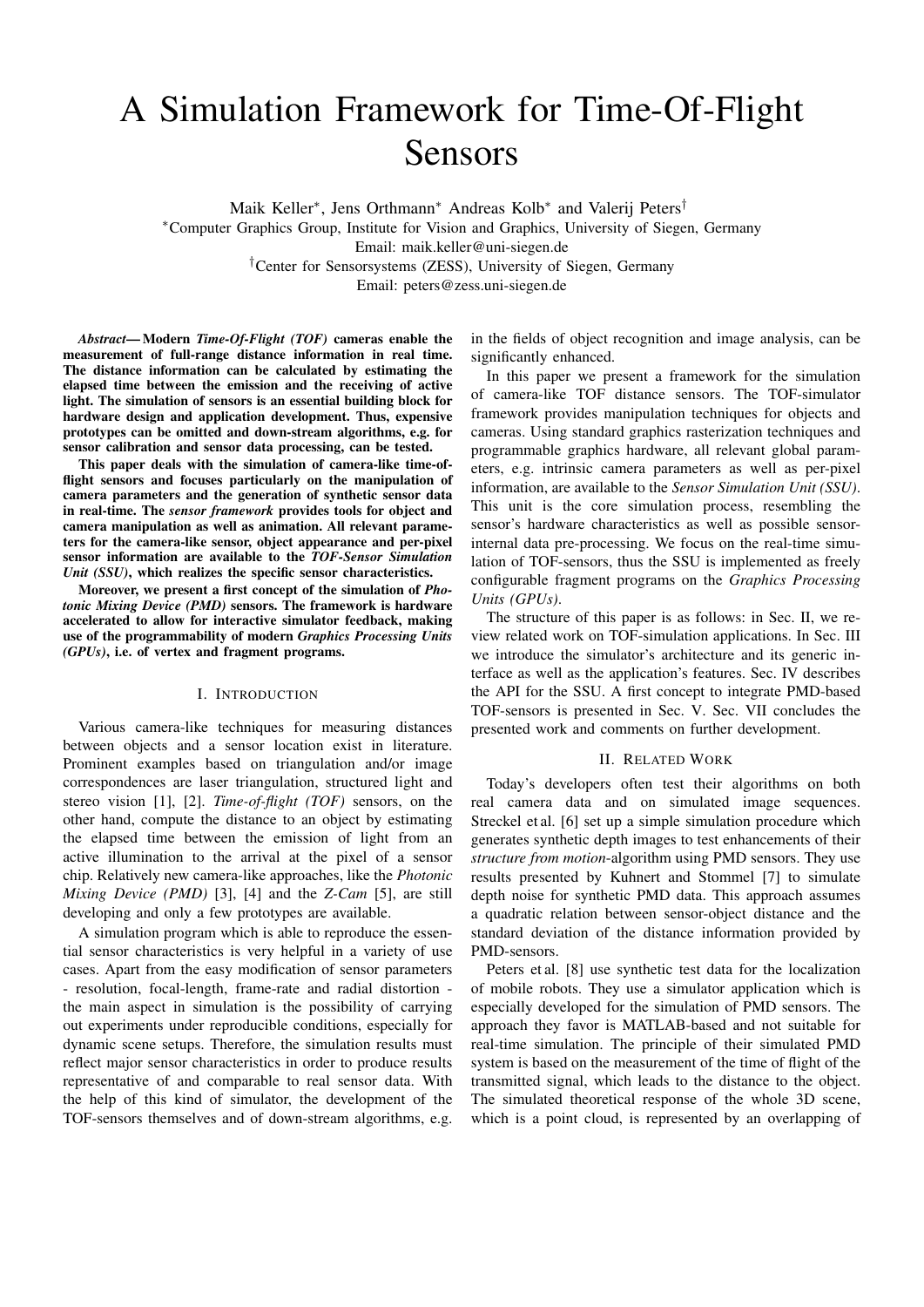single point responses. The possibility to position and orientate the illuminator and the sensor separately allows simulating of real bistatic and multibistatic (in case of multi-illuminator systems) configurations.

# III. SIMULATION FRAMEWORK

The simulation framework is in particular designed for the generation of synthetic sensor data which usually serve as input data for further data processing and algorithm development. Our ideas of facilitating the generation of such synthetic data are based on the reuse of a framework which is able to deal with the simulation of different full-range camera-like TOF-sensors. Therefore, the data-manipulation and sensorsimulation parts of the application are very generic, so that a new sensor can easily be incorporated into the framework.

A sketch of the framework's architecture is shown in Fig. 1. All relevant scene-, object- and camera-parameters (e.g. intrinsic sensor parameters) are fully editable by the user and accessible to the scene manager and to the *Sensor Simulation Unit (SSU)*. Additionally, the framework provides the possibility to add user-defined parameters which are essential for integrating a sensor's characteristic. Next, the scene is processed using standard rasterization techniques and programmable graphics hardware which ends up in data containing "per pixel information", i.e. ideal depth values, material information, object normal and reflectivity for the corresponding object point. All data is written to the GPU memory and thus also available to the SSU for further processing (see Sec. IV).

#### *A. Configuration*

The scene with all its objects and definitions is loaded into the application using VRML compatible data [9], [10]. Optical camera parameters like exposure time, focal length and image resolution as well as sensor specific parameters such as the modulation frequency are accessible and editable in the



Fig. 1. The architecture of the simulation framework. All parameters are freely configurable by the user and accessible by the scene manager and the SSU. A timer triggers the rendering process (see Fig. 3). The SSU also has full access to the output of the gathering fragment program which calculates several data per pixel.

framework's GUI. Additionally, the configuration of object and camera motion during an animation can be specified. For this purpose, the built-in animation system provides an easy way to define object and camera movements for dynamic scenes. A keyframe list is assigned to every object with each keyframe referring to an object's orientation and position of a certain moment in time ("key").

#### *B. Simulation*

The sensor simulation is based on all previously configured parameters. The usage of the GPU's rendering pipeline offers the possibility of data acquisition in real-time. During an animation, each frame can be selected and viewed separately by the user, which simplifies the evaluation process. The values between two keyframes can be interpolated using either linear or cubic interpolation schemes like Catmull-Rom splines. The interpolation of orientations is based upon quaternions in order to safeguard against the ambiguity of interpolating between Euler angles. The result of the simulation is a sequence of synthetic sensor data.

## *C. Advanced Features*

The approach of using standard rasterization techniques is limited to the simulation of *one* "ray" per pixel at *one* moment in time. For more detailed information about the standard rendering pipeline in computer graphics see [11]. In order to compensate for this disadvantage the framework supplies several features.

- The temporal integration provides a super-sampling based on the time-axis.
- The spatial super-sampling allows the sampling of multiple rays per pixel.

Thus, advanced sensor effects like motion blurring and depth of field are also feasible in the framework and can be implemented in the SSU.

## IV. SENSOR SIMULATION UNIT (SSU)

The Sensor Simulation Unit resembles the characteristics of the sensor's hardware and offers the ability to simulate the sensor-internal data pre-processing. Fig. 2 displays the architecture of the SSU. The real-time emulation of TOF-sensors is achieved by implementing the SSU as freely configurable fragment programs on the GPU. The image data is directly written to the GPU memory with the help of framebuffer objects. This enables the advantages of modern graphics hardware which is fast, flexible and highly configurable [12]. Its parallel stream processors offer a way to outsource a considerable part of the sensor's logic to the graphics card and thus a sensor-pixel can be processed very fast. On the one hand, as already described in Sec. III, the SSU has full access to all relevant parameters (e.g. intrinsic sensor parameters), on the other hand, the per pixel information is also available to the SSU at the end of the rasterization stage.

The implementation of the SSU is useful for more elaborate techniques, for example,

• the temporal and spatial super-sampling (see III-C),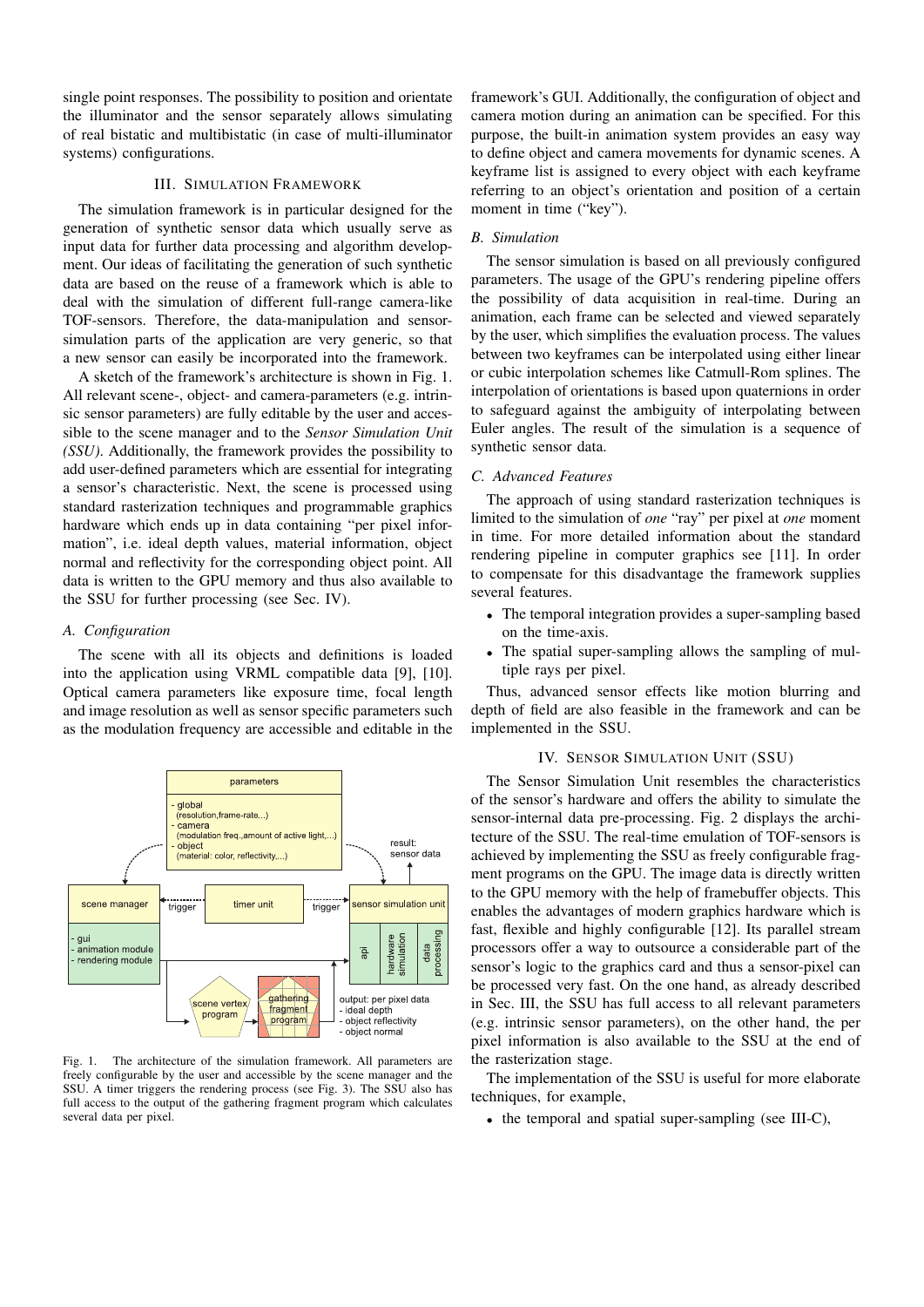

Fig. 2. The SSU architecture. This part of the framework is freely configurable and programmable by the user. The Sensor Simulation Unit is implemented as fragment programs on the GPU which emulate the hardware of the sensor. In combination with the control unit innumerous configurations and procedures are possible.

- the conversion of "per pixel data" to intermediate physical data, as it is produced by the real sensor and controlled by the global sensor parameters,
- and multiple render passes are feasible and may be necessary in the case of more complex networks of fragment programs.

#### V. CONCEPT: SIMULATION OF PMD-DATA

In this section we propose the use of the simulation framework for a simulation of TOF-sensors based on the PMD technology. The implementation of the sensor simulation is shown in principle. The fine-tuning and adjustment of the parameters is still in progress and under current development. First, a short introduction to the PMD technology is given followed by the implementation concept.

# *A. Photo Mixing Detector (PMD)*

The PMD camera illuminates the scene with modulated, incoherent NIR-light. Smart pixel sensors [4], [3] gather the reflected light. One pixel samples and correlates the incoming optical signal with the reference signal of the modulated illumination. Thus, the PMD is able to determine the signal's phase shift, and the distance to the according object region can be calculated.

This process can be expressed by the following equations: given a reference signal  $q(t)$  and the optical signal  $s(t)$ incident to a PMD pixel, the pixel samples the correlation function  $c(\tau)$  for a given internal phase delay  $\tau$ :

$$
c(\tau) = s \otimes g = \lim_{T \to \infty} \int_{-T/2}^{T/2} s(t) \cdot g(t + \tau) dt.
$$
 (1)

In detail, the demodulation of the correlation function is done using several samples of  $c(\tau)$  obtained by four sequential PMD raw images  $A_i = c(\tau_i)$  which use internal phase delays  $\tau_i = i \cdot \frac{\pi}{2}, i \in [0, \ldots, 3].$ 

Assuming the reference signal as sinusoidal, i.e.  $q(t)$  =  $cos(\omega t)$  and not another non-linear signal deformation, the optical response signal is given by  $s(t) = k + a \cos(\omega t + \phi)$ . Basic trigonometric calculations yields

$$
c(\tau) = k + \frac{a}{2}\cos(\omega \tau + \phi), \tag{2}
$$

where  $\omega$  is the modulation frequency, a is the amplitude, k is the correlation function's bias, and  $\phi$  is the phase shift relating to the object distance. Please note that the modulation frequency defines the distance unambiguousness for the distance sensing, e.g.  $\omega = 20$  MHz results in an unambiguous distance range of  $7.5$  m. The final distance  $d$  to the object's surface can be calculated based on the four raw images:

$$
\phi = \arctan\left(\frac{A_3 - A_1}{A_0 - A_2}\right), \ d = \frac{c}{4\pi\omega}\phi,\tag{3}
$$

where  $c \approx 3 \cdot 10^8 \frac{m}{s}$  is the speed of light. For more detailed information about the physical background of the PMD technology see Lange [4].

#### *B. Concept of Implementation*

In the following we outline a configuration of the simulation framework which is able to simulate the characteristics of a PMD sensor. The goal is the retrieval of the four phase images (raw images) as well as the final depth image. Therefore, we reverse the data generation process of the PMD-sensor.

*1) Theoretical Reflection:* According to the phase delay  $\tau$ , the scene is rendered four times. Please note that during an animation sequence these four images may differ from each other due to camera or object motion. Using the simulator's per-pixel ideal depth information, the corresponding phase shift  $\phi = \frac{4\pi\omega}{c}d$  can be reconstructed (see Eq. (3)). The corresponding values of the correlation function, i.e.  $A_i =$  $\tau(i \cdot \frac{\pi}{2})$ , can be determined, if the concrete form of the function  $c$  is known. The final depth value is restored by compositing the four phase images as it is the case for real sensor data.

*2) Framework Adaption:* As described in Sec. III the framework handles common parameters, e.g. the chipresolution and the radial distortion, automatically. The user has to specify the object NIR-reflectivity to cope with the PMDsensor's range of active light wavelengths. Different values can be assigned to different objects during the framework's configuration mode. The gathering fragment program then calculates the reflectivity per PMD-pixel, because the sensor's image processing works on pixel-resolution (see Sec. V-A). The timer unit will trigger the framework to render the scene four times into different framebuffer-objects  $A_i, i \in [0, \ldots, 3]$ , provided by the memory management unit. The SSU will afterwards be triggered for further data processing.

The relevant framebuffer-objects are now available to the SSU via the framework API. In a first pass, each of the images will be processed separately to compute  $A_i$ . Therefore, an SSU fragment program computes the phase images based on the content of the existing framebuffer-objects and writes the result to four new framebuffer-objects. A second pass is implemented as an additional fragment program which does the compositing